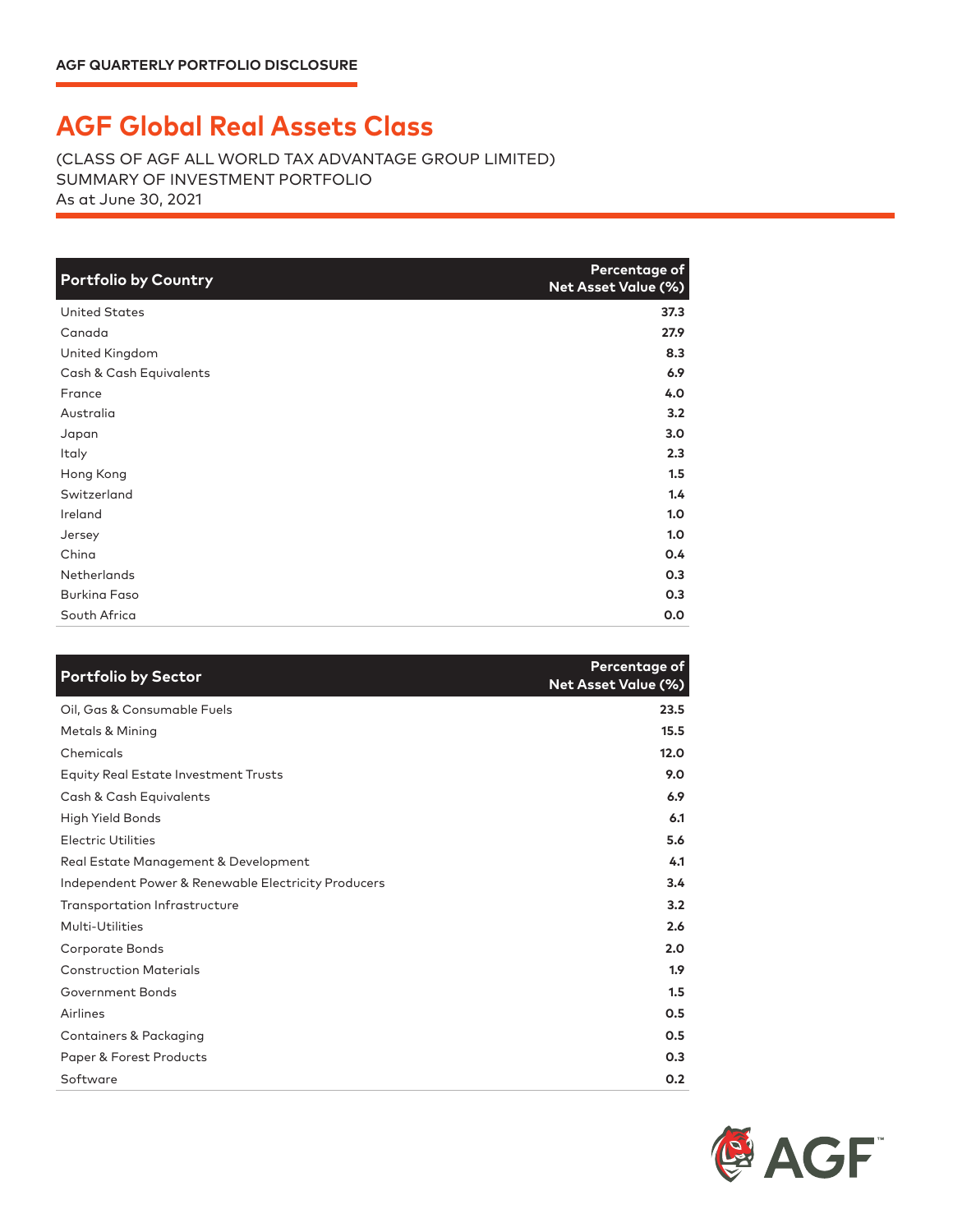## **AGF Global Real Assets Class (continued)**

(CLASS OF AGF ALL WORLD TAX ADVANTAGE GROUP LIMITED) SUMMARY OF INVESTMENT PORTFOLIO As at June 30, 2021

| <b>Portfolio by Asset Mix</b> | Percentage of<br><b>Net Asset Value (%)</b> |
|-------------------------------|---------------------------------------------|
| United States Equity          | 33.7                                        |
| International Equity          | 24.7                                        |
| <b>Canadian Equity</b>        | 23.9                                        |
| Cash & Cash Equivalents       | 6.9                                         |
| Canadian Fixed Income         | 4.0                                         |
| United States Fixed Income    | 3.6                                         |
| International Fixed Income    | 2.0                                         |

| Portfolio by Credit Rating" | Percentage of<br><b>Net Asset Value (%)</b> |
|-----------------------------|---------------------------------------------|
| <b>AAA</b>                  | 1.5                                         |
| A                           | 6.9                                         |
| BBB                         | 1.0                                         |
| <b>BB</b>                   | 3.9                                         |
| B                           | 1.4                                         |
| CCC                         | 0.8                                         |
| Not Rated                   | 1.0                                         |

| <b>Top Holdings</b>                       | Percentage of<br><b>Net Asset Value (%)</b> |
|-------------------------------------------|---------------------------------------------|
| Cash & Cash Equivalents                   | 6.9                                         |
| NextEra Energy Inc.                       | 3.0                                         |
| Parex Resources Inc.                      | 2.6                                         |
| Newmont Corporation                       | 2.5                                         |
| <b>Exxon Mobil Corporation</b>            | 2.4                                         |
| Enbridge Inc.                             | 2.3                                         |
| DuPont de Nemours Inc.                    | 1.9                                         |
| <b>Canadian Natural Resources Limited</b> | 1.9                                         |
| ConocoPhillips                            | 1.7                                         |
| Royal Dutch Shell PLC                     | 1.7                                         |
| Linde PLC                                 | 1.7                                         |
| Shin-Etsu Chemical Company Limited        | 1.7                                         |
| <b>Chevron Corporation</b>                | 1.7                                         |
| <b>TotalEnergies SE</b>                   | 1.6                                         |
| Northland Power Inc.                      | 1.6                                         |
| Rio Tinto PLC                             | 1.6                                         |